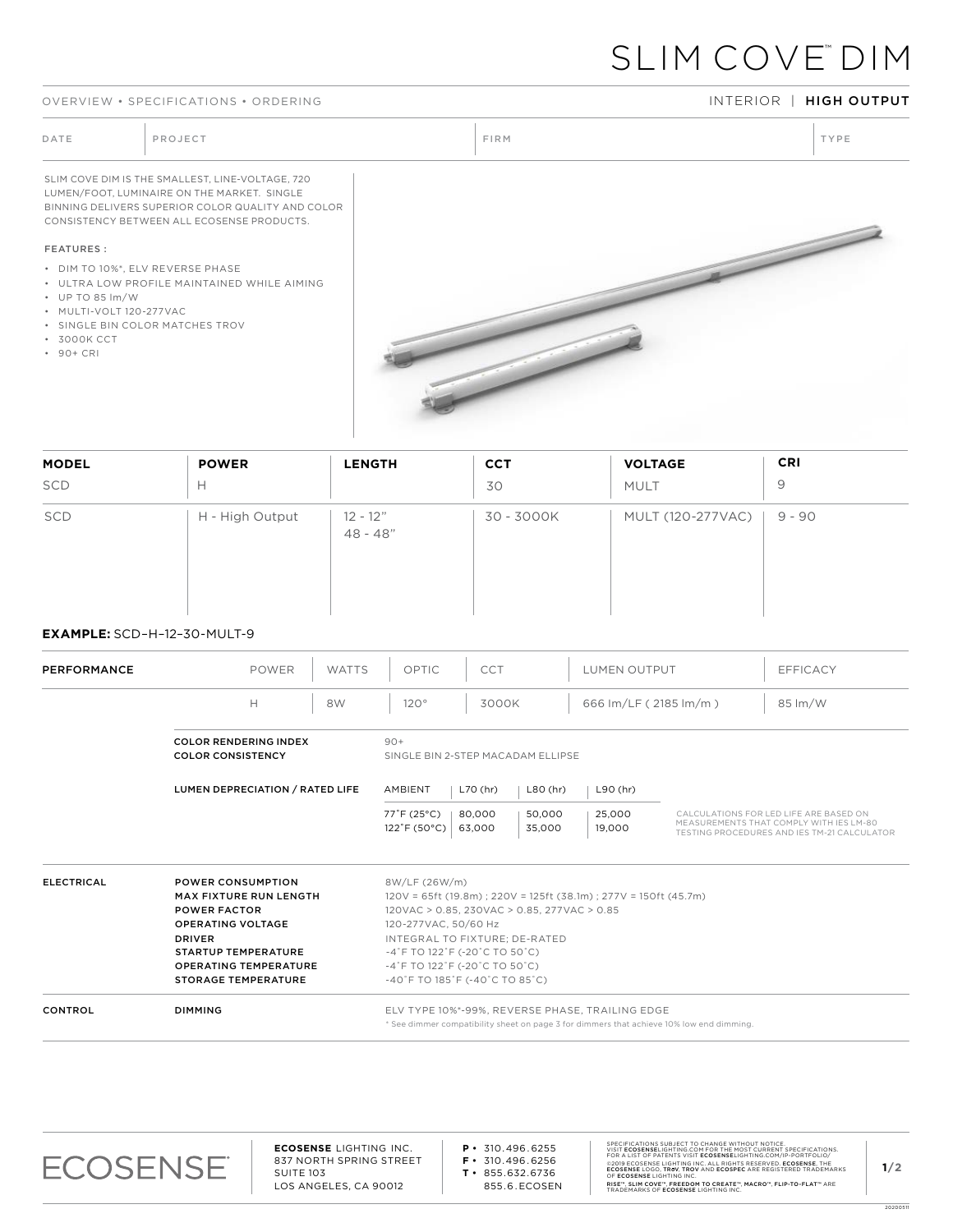### OVERVIEW • SPECIFICATIONS • ORDERING INTERIOR | HIGH OUTPUT

| DATE                                                                            | PROJECT                                                                                                                                                           |                                                                                                                                                       | FIRM                                                                                                                               |                                                                                                                                                                                                                                                                                                                                                                                                                                                                  |                                                                                               | TYPE                                                                           |
|---------------------------------------------------------------------------------|-------------------------------------------------------------------------------------------------------------------------------------------------------------------|-------------------------------------------------------------------------------------------------------------------------------------------------------|------------------------------------------------------------------------------------------------------------------------------------|------------------------------------------------------------------------------------------------------------------------------------------------------------------------------------------------------------------------------------------------------------------------------------------------------------------------------------------------------------------------------------------------------------------------------------------------------------------|-----------------------------------------------------------------------------------------------|--------------------------------------------------------------------------------|
| PHYSICAL                                                                        | <b>DIMENSIONS</b><br>HOUSING/LENS<br>WEIGHT<br><b>CONNECTORS</b><br><b>ENVIRONMENT</b><br><b>MOUNTING OPTIONS</b>                                                 | <b>NOT FOR USE IN CURVED COVES</b>                                                                                                                    | EXTRUDED POLYCARBONATE HOUSING AND LENS<br>0.313lbs / 0.141kg (1ft) / 01.113lbs / 0.504kg (4ft)<br>INTEGRAL MALE/FEMALE CONNECTORS | W 1.6" x H 1.16" x L 12"/48"; (41.6mm x 29.5mm x 304.7mm/1201mm)<br>INDOOR . ETL CERTIFIED FOR DRY/DAMP LOCATIONS IP40 AND IMPACT RATED AT IK07<br>INCLUDES EASY TO INSTALL MOUNTING CLIPS THAT ALLOW 50 DEGREE ADJUSTABILITY<br>MOUNTING TRACK MUST BE USED FOR ALL INVERTED APPLICATIONS, ORDER SEPARATELY                                                                                                                                                     |                                                                                               |                                                                                |
| <b>FIXTURE RATING &amp;</b><br><b>CERTIFICATIONS</b>                            | CE, ETL CERTIFIED<br>RoHS COMPLIANT<br><b>ENERGY STAR COMPLIANT</b>                                                                                               | Intertek<br>'48" Fixture is<br>NOT CE Rated                                                                                                           | ROH.<br>COMPI TANT                                                                                                                 |                                                                                                                                                                                                                                                                                                                                                                                                                                                                  | <b>IP40 IK07</b>                                                                              | Title 24:<br>JA8-2016                                                          |
| <b>LIMITED WARRANTY</b>                                                         | 5 YEARS                                                                                                                                                           |                                                                                                                                                       |                                                                                                                                    |                                                                                                                                                                                                                                                                                                                                                                                                                                                                  |                                                                                               |                                                                                |
|                                                                                 | <b>WIRING OPTIONS (UNIVERSAL) 120-277VAC</b>                                                                                                                      |                                                                                                                                                       |                                                                                                                                    |                                                                                                                                                                                                                                                                                                                                                                                                                                                                  |                                                                                               |                                                                                |
|                                                                                 |                                                                                                                                                                   |                                                                                                                                                       |                                                                                                                                    |                                                                                                                                                                                                                                                                                                                                                                                                                                                                  |                                                                                               |                                                                                |
| <b>0-10V CONTROL OPTIONS</b>                                                    | All products come standard with ELV dimming capabilities. 0-10V Control options required for operation at 0-10V.                                                  |                                                                                                                                                       |                                                                                                                                    |                                                                                                                                                                                                                                                                                                                                                                                                                                                                  |                                                                                               |                                                                                |
| Mounting<br><b>Snap-on Lenses</b><br><b>Wire Box</b>                            | Conduit Connection Wire Box, SCD, White  SCD-A-WIREBOX WIRE BOX CAN BE USED INSTEAD OF A LEADER CABLE TO START A RUN. 1/2"<br>டவ                                  | 12.00in [304.7mm]<br>48.00in [1219.1mm]                                                                                                               | PARTS NEEDED.<br>FIXTURE TO THE OTHER                                                                                              | MOUNTING TRACK IS 48" LONG AND IS FIELD CUTABLE. THE MOUNTING FEET<br>THAT ARE INCLUDED WITH THE FIXTURES CLIP INTO THE TRACK. NO ADDITION<br>2 PACKS WHEN MOUNTING 48" FIXTURES INVERTED<br>48" LENS IS NEEDED PER 48" FIXTURE. FROSTED LENSES ARE 20% DIFFUSE.<br>CONDUIT FITTING CAN ATTACH DIRECTLY TO THE BOX ON ONE END AND THE<br>ר∩ ו                                                                                                                    |                                                                                               |                                                                                |
| ECOSENSE<br>1.16in<br>29.4mm<br>1.44in<br>36.5mm<br>Fixture<br>1.55in<br>39.4mm | $\qquad \qquad \Box$<br>$\Box$<br>$\Box$<br>$\Box$<br>$\emptyset$ 1.06in<br>27mm<br>1.20in<br>30.5mm<br><b>Fixture with</b><br><b>Frosted Lens</b><br>$120^\circ$ | $\Box$<br>$\Box$<br>$\Box$<br>$\Box$<br>$\emptyset$ 1.14in<br>[29mm]<br>COSENSI<br>F<br>1.44in<br>Fixture<br>36.5mm<br>with Track<br>1.55in<br>39.5mm | $\Box$<br>$\Box$<br>$\Box$<br>22in<br>mm<br>1.58in<br>40.2mm<br>1.63in<br>41.3mm<br>$120^\circ$                                    | $\Box$<br>$\Box$<br>$\Box$<br>$\emptyset$ 1.06in<br>26.9mm<br>ECOSENSE                                                                                                                                                                                                                                                                                                                                                                                           | $\Box$<br>$\Box$<br>1.26in<br>32mm<br><b>Fixture with</b><br><b>Frosted Lens</b><br>and Track | $\emptyset$ 1.14in<br>29mm<br>ECOSENSI<br>1.58in<br>40.2mm<br>1.63in<br>41.3mm |
|                                                                                 | 120° x 120°                                                                                                                                                       | 틮                                                                                                                                                     |                                                                                                                                    |                                                                                                                                                                                                                                                                                                                                                                                                                                                                  |                                                                                               |                                                                                |
| <b>ECOSENSE</b>                                                                 | <b>ECOSENSE LIGHTING INC.</b><br><b>SUITE 103</b><br>LOS ANGELES, CA 90012                                                                                        | 837 NORTH SPRING STREET                                                                                                                               | $P \cdot 310.496.6255$<br>$F \cdot 310.496.6256$<br>$T \cdot 855.632.6736$<br>855.6.ECOSEN                                         | SPECIFICATIONS SUBJECT TO CHANGE WITHOUT NOTICE.<br>VISIT ECOSENSELIGHTING.COM FOR THE MOST CURRENT SPECIFICATIONS.<br>FOR A LIST OF PATENTS VISIT ECOSENSELIGHTING.COM/IP-PORTFOLIO/<br>©2019 ECOSENSE LIGHTING INC. ALL RIGHTS RESERVED. ECOSENSE, THE ECOSENSE LOGO, TROV, TROV AND ECOSPEC ARE REGISTERED TRADEMARKS<br>OF ECOSENSE LIGHTING INC.<br>RISE™, SLIM COVE™, FREEDOM TO CREATE™, MACRO™, FLIP-TO-FLAT™ ARE<br>TRADEMARKS OF ECOSENSE LIGHTING INC |                                                                                               | 2/2                                                                            |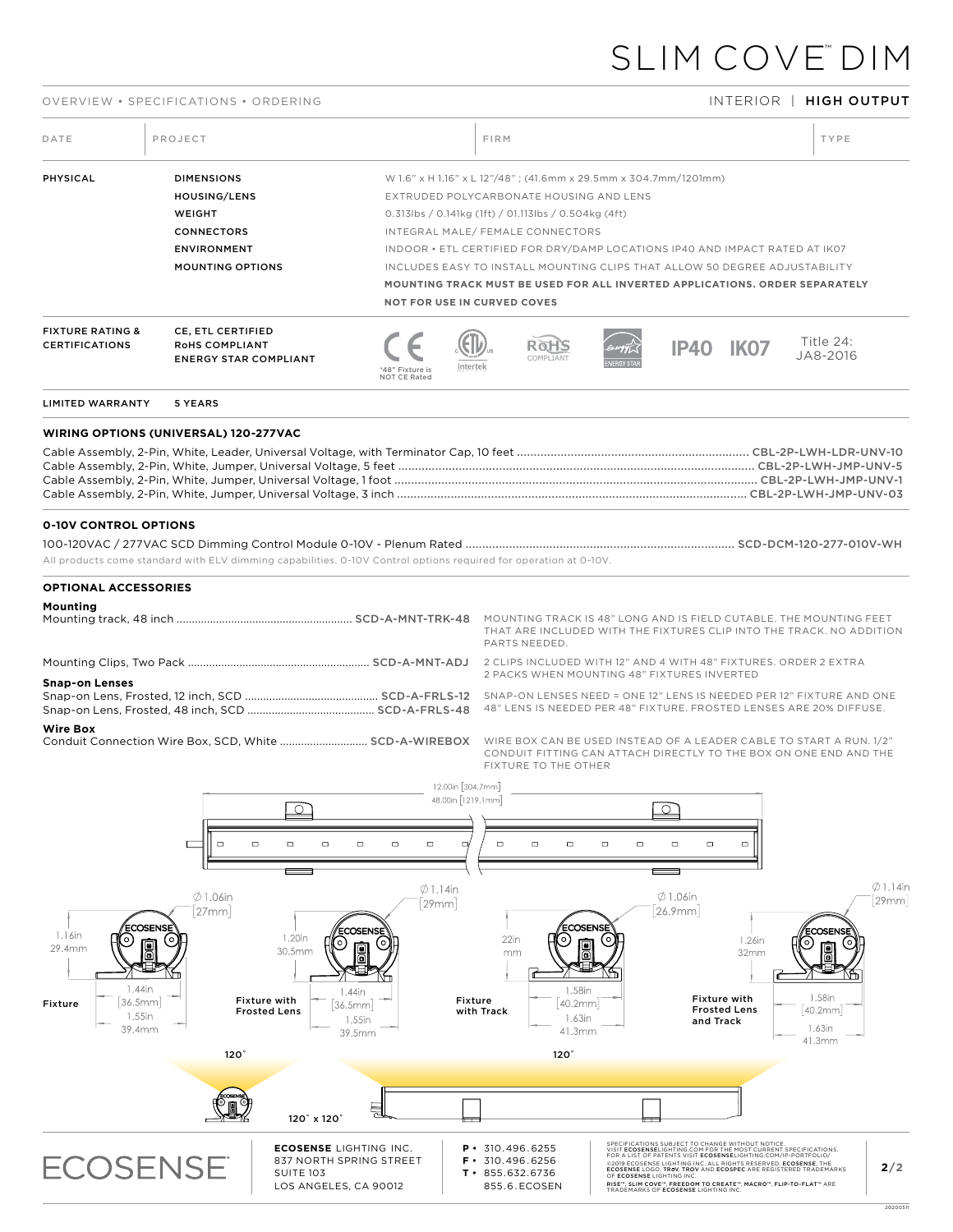### OVERVIEW • SPECIFICATIONS • ORDERING INTERIOR INTERIOR | HIGH OUTPUT

DATE PROJECT PROJECT PRODUCT PROJECT PRODUCT PRODUCT PRODUCT PRODUCT PRODUCT PRODUCT PRODUCT PRODUCT PRODUCT PRODUCT PRODUCT PRODUCT PRODUCT PRODUCT PRODUCT PRODUCT PRODUCT PRODUCT PRODUCT PRODUCT PRODUCT PRODUCT PRODUCT P

## ELV

| Dimmer<br>Manufacturer    | Dimmer<br><b>Model Number</b>       | Voltage        | Lumen Output %<br>@ Minimum<br><b>Dimmer Setting</b> |
|---------------------------|-------------------------------------|----------------|------------------------------------------------------|
|                           | Skylar SELV-300P                    | 120VAC         | 10%                                                  |
|                           | Maestro MAELV-600                   | 120VAC         | 15%                                                  |
|                           | Nova NTELV-600 & NTELV-300          | 120VAC         | 19%                                                  |
|                           | Diva DVELV-300P                     | 120VAC         | 10%                                                  |
| Lutron                    | Grafik eye w/PHPM-PA-DV             | 120VAC         | 1%                                                   |
|                           | Grafik eye w/PHPM-PA-DV             | 277VAC         | 10%                                                  |
|                           | Verti VTELV-600M                    | 120VAC         | 17%                                                  |
|                           | RadioRA 2 RRD-6NA                   | 120VAC         | 5%                                                   |
|                           | RadioRA2 RRD-10ND-HW                | <b>120VAC</b>  | 25%                                                  |
|                           | Contour CTELV-303                   | 120VAC         | 11%                                                  |
|                           | Rania RSNU-452B-FAW-M               | 230VAC         | 25%                                                  |
| Crestron                  | Cameo Wall Box CLW-DELVEX-P         | 120VAC         | 15%                                                  |
|                           | LMRC-221 with Lutron PHPM           | 120VAC         | 1%                                                   |
|                           | LMRC-221 with Lutron PHPM           | 277VAC         | 25%                                                  |
| Legrand                   | LMRC-211 with EcoSense LDCM         | <b>120 VAC</b> | 3%                                                   |
| (Wattstopper & Vantage)   | LMRC-211 with EcoSense LDCM         | 277 VAC        | 30%                                                  |
|                           | Wattstopper SDMLV-603               | <b>120 VAC</b> | 1%                                                   |
|                           | Monet MNE-04                        | 120VAC         | 20%                                                  |
| Leviton                   | Renoir II AWSMT-EBW                 | 230VAC         | 5%                                                   |
|                           | Renoir II AWSMT-EBW                 | 277VAC         | 5%                                                   |
| Eaton                     | Accell AL AAL06-C1                  | 120VAC         | 40%                                                  |
| <b>Schneider Electric</b> | Clipsal KB31RD400                   | 230VAC         | 12%                                                  |
| <b>Helvar</b>             | DIGIDIM 454 Transistor Dimmer       | 230VAC         | 16%                                                  |
|                           | DIGIDIM 452 Universal Dimmer Module | 230VAC         | 30%                                                  |

## 0-10V to ELV

| Dimmer<br>Manufacturer | Dimmer<br><b>Model Number</b> | Voltage | <b>Lumen Output</b> |
|------------------------|-------------------------------|---------|---------------------|
|                        | SCD-DCM                       | 120VAC  | 10%                 |
|                        | SCD-DCM                       | 230VAC  | 25%                 |
|                        | SCD-DCM                       | 277VAC  | 35%                 |
| Ecosense               |                               |         |                     |
|                        | LDCM-PL                       | 120VAC  | 3%                  |
|                        | LDCM-PL                       | 230VAC  | 18%                 |
|                        | LDCM-PL                       | 277VAC  | 30%                 |

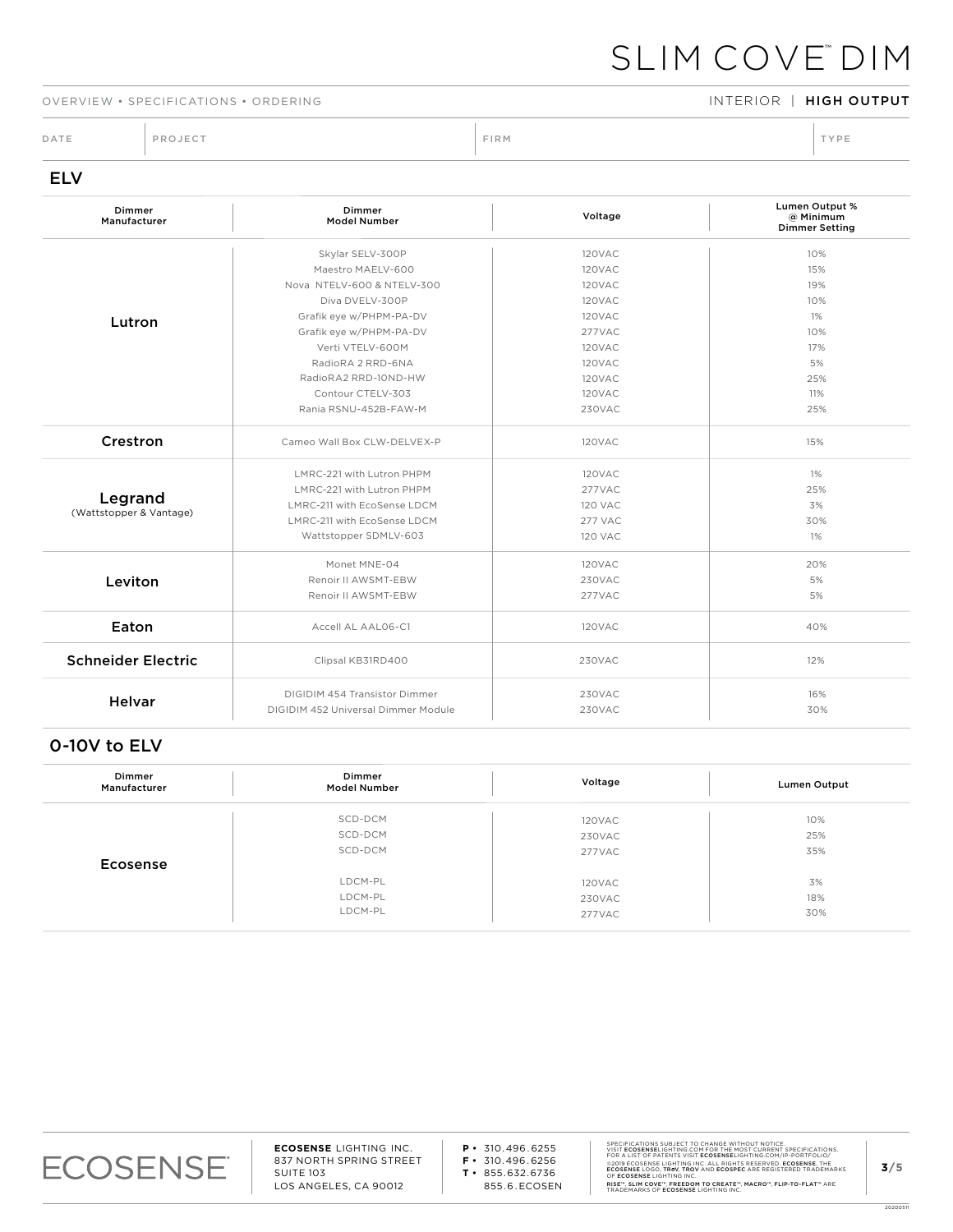16% 30%

|                    | OVERVIEW • SPECIFICATIONS • ORDERING |                               |      |         | INTERIOR   HIGH OUTPUT                               |
|--------------------|--------------------------------------|-------------------------------|------|---------|------------------------------------------------------|
| DATE               | PROJECT                              |                               | FIRM |         | TYPE                                                 |
| <b>DALI to ELV</b> |                                      |                               |      |         |                                                      |
|                    | Dimmer<br>Manufacturer               | Dimmer<br><b>Model Number</b> |      | Voltage | Lumen Output %<br>@ Minimum<br><b>Dimmer Setting</b> |

230VAC 230VAC

### DMX to ELV

EVALUAT DIGIDIM 454 Transistor Dimmer

DIGIDIM 452 Universal Dimmer Module

| Dimmer<br>Manufacturer | Dimmer<br>Model Number              | Voltage | Lumen Output %<br>@ Minimum<br><b>Dimmer Setting</b> |
|------------------------|-------------------------------------|---------|------------------------------------------------------|
| Helvar                 | DIGIDIM 454 Transistor Dimmer       | 230VAC  | 16%                                                  |
|                        | DIGIDIM 452 Universal Dimmer Module | 230VAC  | 30%                                                  |